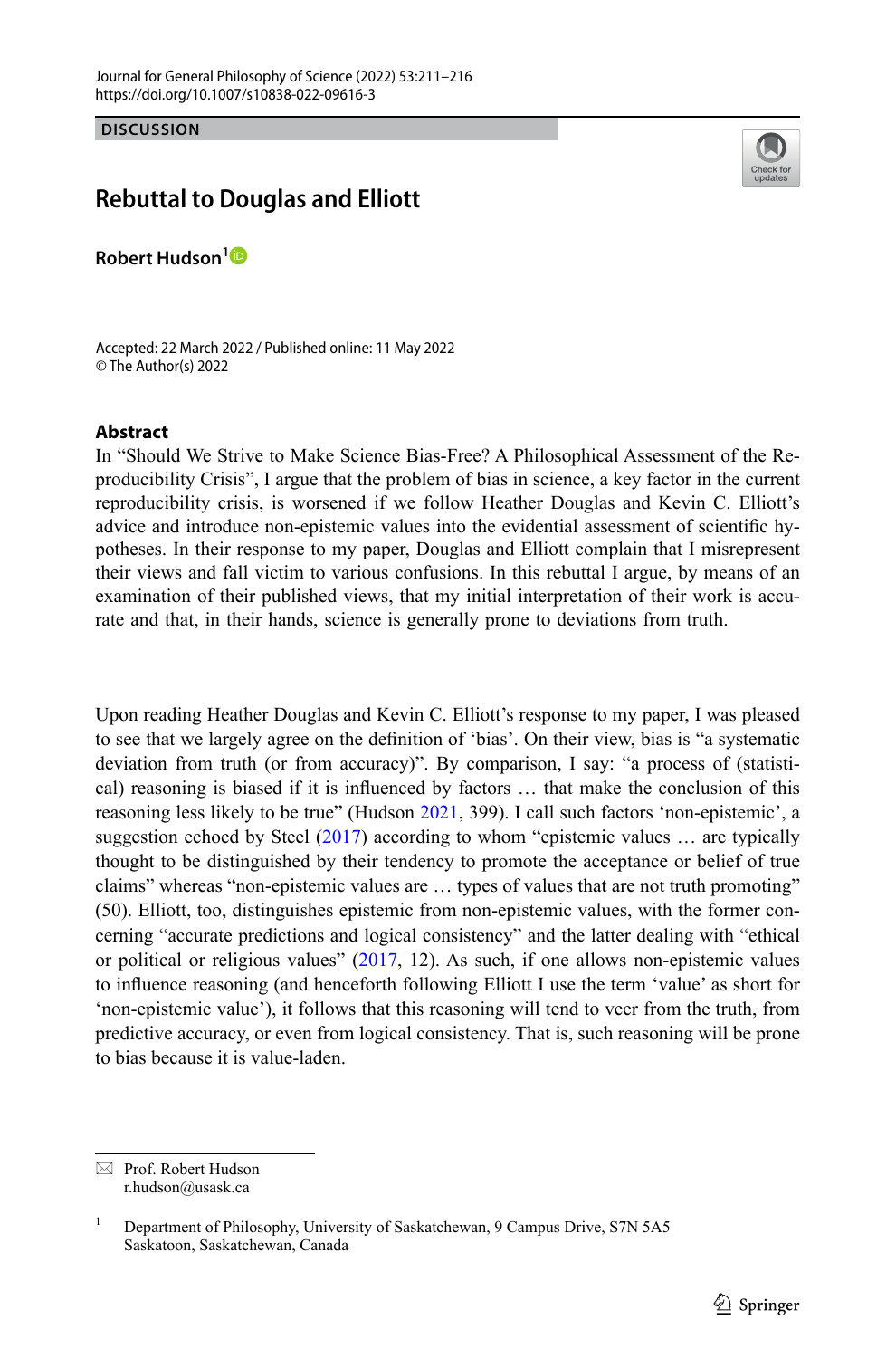Douglas and Elliott claim that that this inference misrepresents their views. They comment, "we reject Hudson's inference that if we accept roles for non-epistemic values in scientifc reasoning, we must embrace bias in science", and assert that one of my "most important confusions is [my] conflation of bias and value-ladenness". To be clear: someone's reasoning can be biased, can be value-laden, but lead to a true conclusion. This is because bias involves a tendency to deviate from truth or make the conclusion of reasoning less likely to be true, not the stronger effect of leading consistently to falsity. So, take the cases Douglas and Elliott cite of value-ladenness without bias, cases of anti-sexism that have improved the accuracy of claims made in specifc historical cases of primatology, cardiology, social science and archeology. Although, in these cases, anti-sexism possesses a clear epistemic benefit in terms of revealing problematic research assumptions apparently based on sexist attitudes, it would be a stretch to say that anti-sexism always has such clear epistemic benefts. This is simply because anti-sexism, as a moral standard, is largely irrelevant to epistemic matters. In terms of developing research methodologies that generate empirically verifed, theoretical hypotheses, science students are better of learning mathematics, statistics and various experimental or laboratory skills rather than studying the moral underpinning of anti-sexism. In other words, if science students neglect their study of the core methods of science in deference to studying anti-sexism, they are much less likely discover true theories about the natural world. In other words, their research would be biased according to the standards set by Elliott, Douglas, Steel and myself.

A more accurate description of what is going on in the above cases of sexist science is to say that anti-sexism in those cases is, to borrow a phrase from (Steel [2010](#page-5-3)), an 'extrinsic' epistemic value in that, in the cases at hand, anti-sexist attitudes "promote the attainment of truth without themselves being indicators or requirements of truth" (18). Or, alternatively, as per Rooney [\(2017](#page-5-4)), anti-sexism is working in these cases as a 'meta-epistemic value' "to the extent that feminist critiques of science are helping to uncover limiting effects of traditional cultural values" (41–42). From this perspective, Douglas and Elliott are correct when they say that, "even when values infuence scientifc inference, [this] does not necessarily cause bias", if they mean that, in certain cases, values promote the attainment of truth. But, of course, values do not promote the attainment of truth, generally speaking — they are not designed to do that since they are normative prescriptions on a vast number of issues other than truth-seeking. Accordingly, as regards their frst criticism of my paper, value-ladenness does involve bias, in general, though it may nevertheless be truth-conducive in particular cases.

Douglas and Elliott's second criticism of my paper is that, in portraying values as serving an evidential role in situations of inductive risk, I am describing their views in a "deeply misleading way". Specifcally, contrary to what I suggest, Douglas "does *not* think values serve as evidence; instead, they establish the *amount* of evidence needed in order to accept a scientifc conclusion" (their italics). Again, Douglas does not see "values as 'evidential' or that they could fll an evidential gap" and she "has carefully avoided describing values as playing this role in scientifc inference". To say that values could serve as evidence is to ascribe to values a *direct* role in science: in such a role, values act as "stand-alone reasons to motivate [scientifc] choices", providing "warrant or reason", in themselves, for such choices (Douglas [2009](#page-4-0), 96). By comparison, values play an *indirect* role in science if they do not act as such stand-alone reasons. Rather, in cases where the extant evidence is "incomplete … and thus there is uncertainty" about what choice to make, "values serve a crucial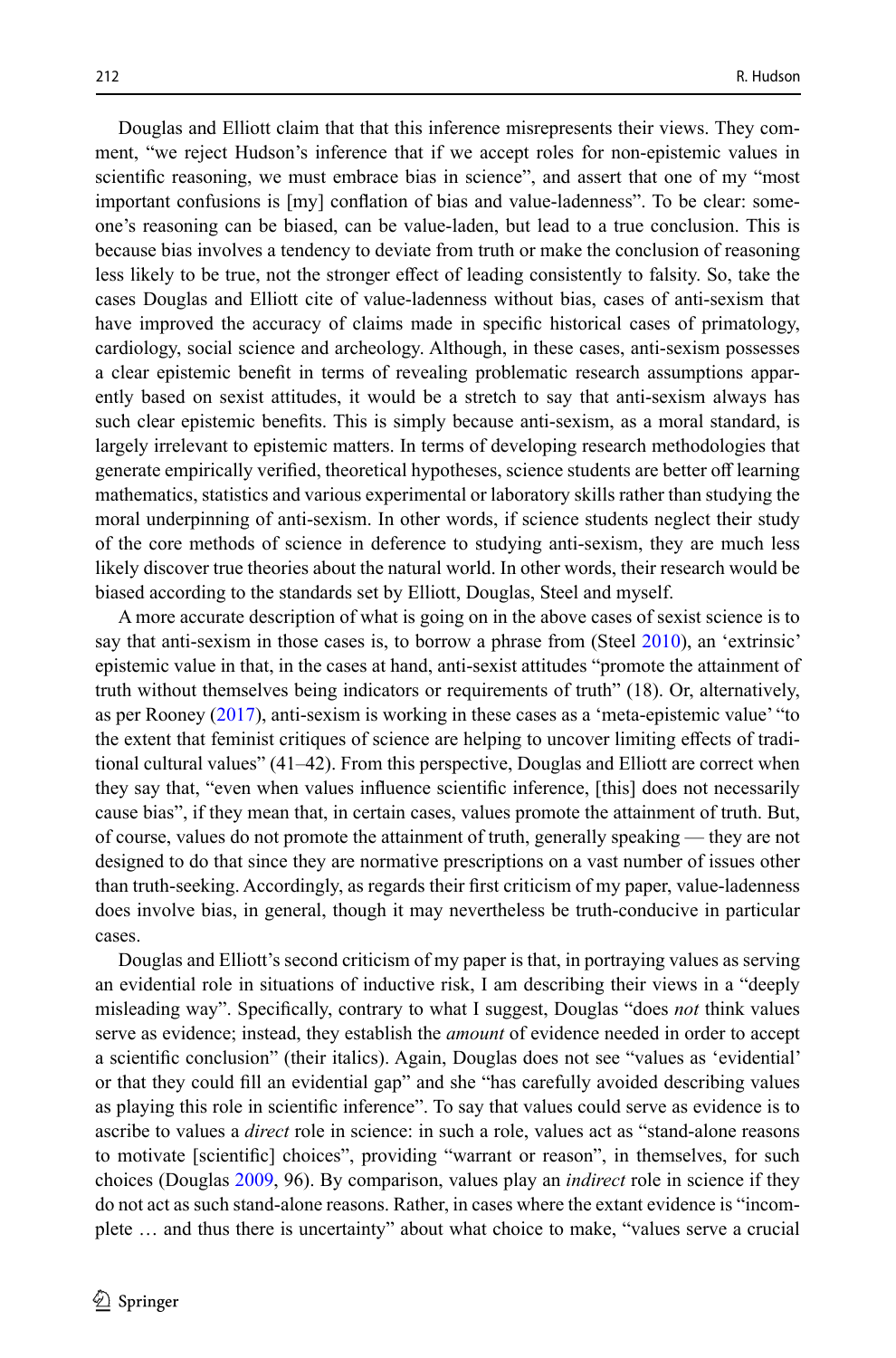role of helping us determine whether the available evidence is sufficient for the choice", taking into consideration "the potential consequences of a wrong choice" (96–97). Here, "the adequacy of evidential support involves (or should involve) social and ethical values" (Douglas [2017](#page-4-1), 82).

Now, it is worth pointing out that Douglas' direct/indirect distinction has undergone sus‑ tained criticism in the values and science literature. In suggesting that an indirect role for values in science does not compromise epistemic standards, whereas a direct role for values does, Douglas intends to ensure the epistemic integrity of science by restricting values to an indirect role. But in a hypothetical case proposed by Steel and Whyte [\(2012](#page-5-5), 171), cited by both Elliott ([2013,](#page-5-6) 378) and Resnik and Elliott [\(2019](#page-5-7), 4), an indirect role for values can have problematic epistemic consequences. In that case, given the uncertainty of experimental results relating to the adverse efects of a favoured pharmaceutical product, a company can raise the evidential standard for demonstrating the presence of such effects, effectively burying any evidence about the adverse nature of the product, which Steel and Whyte describe as a violation of severity (i.e., experiments will not reveal adverse reactions even if they are present, since the standards for showing this are too high). The problematic influence of values on scientifc reasoning, given Douglas' direct/indirect distinction, extends even deeper once one considers the methodological decisions made early in a research program, where on Douglas' view values can legitimately play a direct role (see Elliott [2013,](#page-5-6) 376, citing Douglas [2008](#page-4-2) and [2009](#page-4-0)). As Resnik and Elliott ([2019,](#page-5-7) 4–5) point out, allowing values to influence these early decisions can lead to 'skewed' or 'biased' research. A related observation is made by Bluhm [\(2017](#page-4-3)) who notes that if ethical values are allowed to infuence prior methodological choices, this will in turn "shape the data collected" and thus "the evidence available to confrm … hypotheses" (208–209). Put another way, values will play a role in how empirical data are 'characterized', in how the evidential impact of data is interpreted (see Elliott [2011a,](#page-5-8)  $65-69$ , [2011b](#page-5-9), 306, and Elliott and Richards [2017](#page-5-10), 3-4). Douglas recognizes the problems inherent in letting values play a direct role in the characterization of data – it "would allow scientists to reject data if they did not like it"  $(2009, 102)$  $(2009, 102)$  – but admits that similar characterizations occur even where values play an indirect role (106). To be sure, Douglas describes the epistemic effects of values in indirect roles as occurring in 'borderline cases', such as with the carcinogenic nature of dioxin. However, science is rife with bor– derline cases, and so it follows that "if nonepistemic values help to determine standards of evidence", as they do when playing an indirect role, "they can end up permeating the entire research program" (Elliott [2011a,](#page-5-8) 69). In Douglas' words, "science is saturated with values" (Douglas [2009](#page-4-0), 113) to such an extent that "social and ethical values are a well-justifed part of scientifc reasoning" (Douglas [2017,](#page-4-1) 92).

Consequently, I do not think my concern about the epistemic hazard of introducing val– ues in scientifc reasoning, even where the role of such values is indirect, is of-the-mark. In fact, it is explicitly shared by Resnik and Elliott who assert, concerning the sorts of problems expressed above, that "the distinction between direct and indirect roles for values is relatively unhelpful for preventing problems of this sort" [\(2019](#page-5-7), 5). They continue: "clearly, allowing non-epistemic values to supplant empirical evidence threatens the integrity, objectivity, and reliability of research" (6).

This takes us to Douglas and Elliott's third criticism of my paper, that I have presented "a false dichotomy, with policy makers making pragmatic decisions to accept hypothe‑ ses because of values as one option and scientists making evidential decisions to believe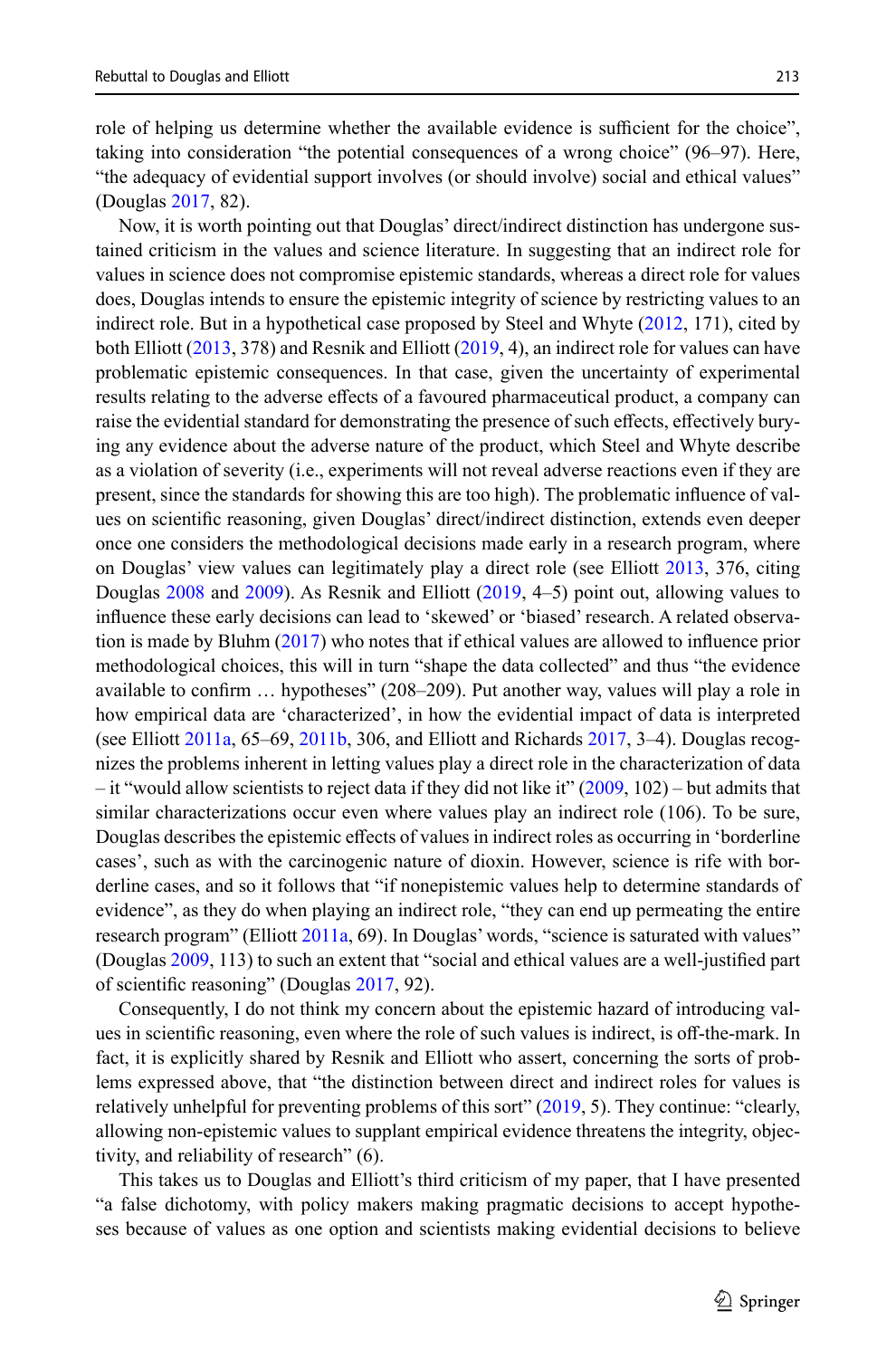hypotheses because of values as the other option". The third option, which they endorse, is to view scientists as "[drawing] conclusions on the basis of ethical and social values" where scientists "treat these decisions as pragmatic rather than as evidential", all the while being clear about "the value judgments used to come to their conclusions". For this third option to be feasible, Douglas and Elliott claim that a distinction needs to be drawn between "[accepting] a hypothesis as a basis for policy making" versus "considering whether or not to believe that the hypothesis is true", where "ethical or social values are relevant" to the former in contrast to the latter where "ethical values are logically irrelevant and have no legitimate role to play because belief is directed only toward achieving truth" (quoting Elliott and Willmes [2013,](#page-5-6) 812).

It turns out that the distinction between belief and acceptance drawn in Elliott and Willmes ([2013\)](#page-5-6) is useful in explaining how bias results from value-laden science. In that paper, one of their "lessons" is that, when dealing with a science in a state of prevailing underdetermination, "acceptance is a much more appropriate cognitive attitude to adopt than belief" (812). This corresponds to Douglas' suggestion that, where there is uncertainty in the evidential support for an hypothesis, values can play an indirect role in guiding us to accept, though not believe, this hypothesis. To illustrate their view, Elliott and Willmes consider the case of C. Owen Lovejoy's male provisioning hypothesis in paleoanthropology which, they argue, is in just such a state of underdetermination (they say, "it is arguably inappropriate for scientists to adopt the attitude that the male provisioning hypothesis is true or even highly probable", 814). In a state of underdetermination, and given that paleoanthropologists enjoy "scientific authority" that allows them to "influence contemporary conceptions of human beings and their social organization" (813), Elliott and Willmes suggest, "at a minimum, … if the male provisioning hypothesis is likely to contribute to social attitudes that cause harm to women, that may provide reasons, though perhaps not decisive reasons, not to investigate it as aggressively as one otherwise would" (815). Clearly, if one declines to take some hypothesis seriously because of its potentially untoward social or moral implications, then one may as well have found evidence against it: values are playing the role normally played by evidence, and the distinction between acceptance and belief makes no diference. Moreover, given that a state of uncertainty, a state of underdetermination, is the norm for any scientifc hypothesis of non-trivial scope, the result is that science, writ large, and not just policy-relevant science, is subject to the yoke of social and moral sensitivities, with values flling the spaces left vacant by the absence of empirical facts.

Finally, we have the matter of the reproducibility crisis, and what Douglas and Elliott see as reasonable responses to this crisis. It is heartening to see their approval of registered reporting, though in my paper I never denied that this is an option for them. In fact there are a lot of options for them in responding to the crisis. Where an experimental result fails to be replicated, this means there is uncertainty about whether one should endorse the result, and so for Douglas and Elliott the opportunity arises to implement one's favored (ethical or social) values in determining whether to accept the result, perhaps by lowering one's standards of evidence.

However, Douglas and Elliott find my suggestion that it is problematic to liberally modify evidential standards based on valuational considerations to be a "strange critique of their views". This is because they do not see any feasible alternative to allowing such fexibility in standards, such as insisting on high standards (which could never be met) or standards that are universally correct (which could never be found). Nevertheless, in alignment with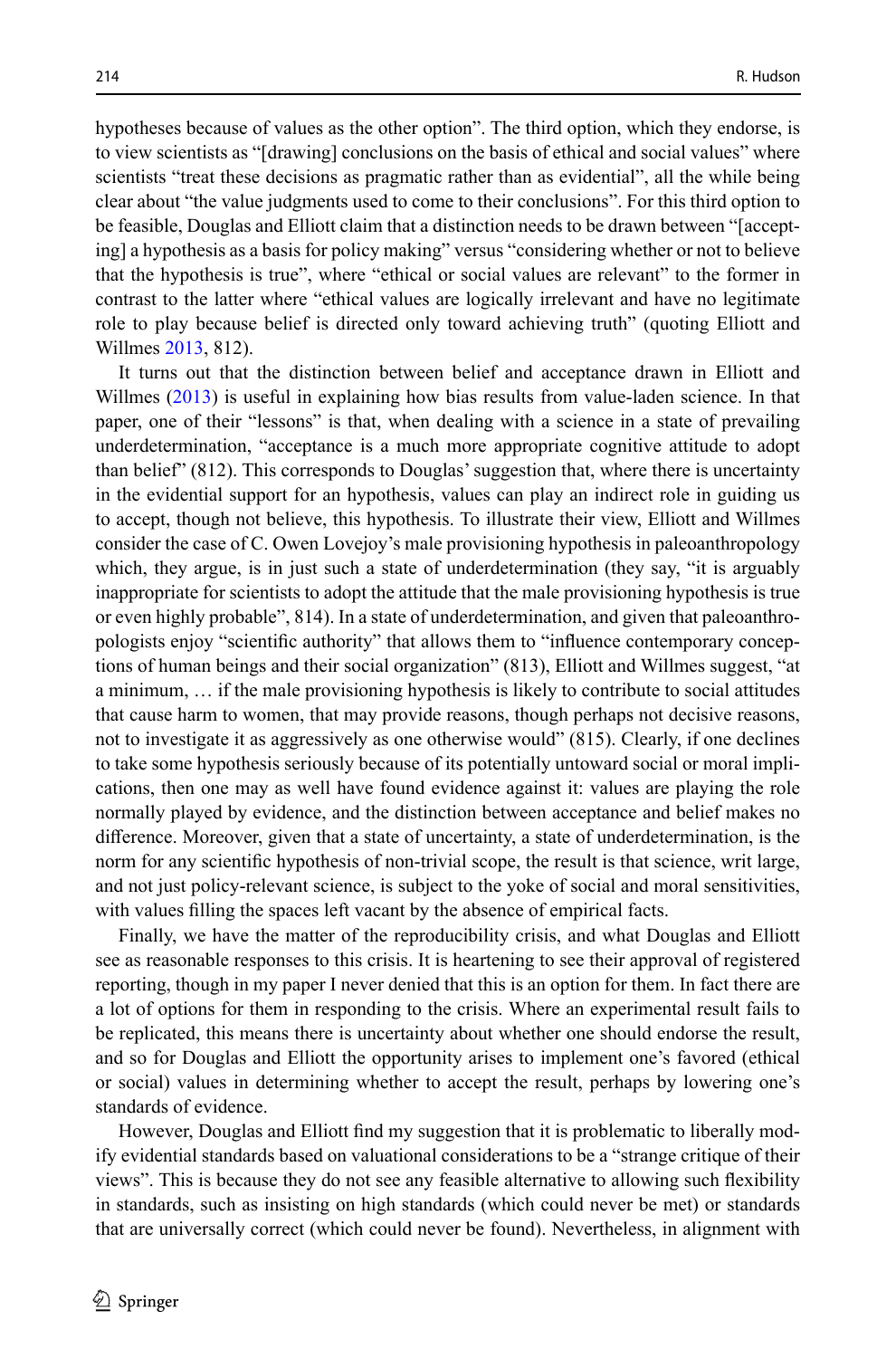215

the views of John [\(2015](#page-5-11)), they see a threat to the transparency of scientifc decision-making if evidential standards are allowed to vary depending on the context  $\frac{d}{dt}$  as John says, scientists "say one thing in Brussels, another thing in a journal, and a third thing in a newspaper editorial" (91) —, leading to potential confusion in the public. In response, Douglas and Elliott entertain the option to "conventionally [maintain] fxed standards of evidence" as a way to address what John describes as "a complex coordination problem" (94), the problem of how to ensure the "efficient co-ordination of experts' claims and non-experts' practical needs" (93). Ironically, the value-free ideal becomes, for John — and here Elliott apparently concurs —, a way to solve this coordination problem, albeit now defended as a social value (see Douglas [2009](#page-4-0), 135–136, for a similar sentiment).

It is not surprising, then, that Douglas and Elliott ultimately abandon the suggestion to "maintain fxed standards of evidence" in addressing the problem of bias, in deference to the strategy of registered reporting. And, in general, they view the value-free ideal as utterly unhelpful in addressing the problem of bias in science where this bias is "traceable to values in science". Here, I completely agree with them. Once values "'infect' the science that makes policy" (Douglas [2009](#page-4-0), 135), the special tools scientists use to make "accurate predictions" and ensure "logical consistency" have little use. In fact, we need not even be talking about science anymore as the pressing issues of "how best to defne and manage conficts of interest, how to mitigate career pressures to publish, or how to decide which research to fund", and so on, afflict any academic endeavor, scientific and otherwise. In other words, if the "way forward" in "protecting and promoting scientifc integrity" is to turn to "the literature on research ethics" (Resnik and Elliott [2019](#page-5-7), 6), this exempts us from the need to investigate a prevailing state of underdetermination in science by learning more mathematics or statistics, improving our experimental or laboratory skills, or using any of the other 'value-free' elements of scientifc methodology.

**Acknowledgements** The author is supported in part by funding from the Social Sciences and Humanities Research Council of Canada. The author also thanks Jan Sprenger and the editors of this journal for helpful comments on earlier versions of this rebuttal.

**Open Access** This article is licensed under a Creative Commons Attribution 4.0 International License, which permits use, sharing, adaptation, distribution and reproduction in any medium or format, as long as you give appropriate credit to the original author(s) and the source, provide a link to the Creative Commons licence, and indicate if changes were made. The images or other third party material in this article are included in the article's Creative Commons licence, unless indicated otherwise in a credit line to the material. If material is not included in the article's Creative Commons licence and your intended use is not permitted by statutory regulation or exceeds the permitted use, you will need to obtain permission directly from the copyright holder. To view a copy of this licence, visit [http://creativecommons.org/licenses/by/4.0/.](http://creativecommons.org/licenses/by/4.0/)

## **References**

- <span id="page-4-3"></span>Bluhm, R. 2017. Inductive Risk and the Role of Values in Clinical Trials. In K. Elliott and T.Richards (Eds.), *Exploring Inductive Risk: Case Studies of Values in Science* (pp. 193–212). New York: Oxford University Press.
- <span id="page-4-2"></span>Douglas, H. 2008. The role of values in expert reasoning. *Public Afairs Quarterly*, 22, 1–18.
- <span id="page-4-0"></span>Douglas, H. 2009. *Science, Policy, and the Value-Free Ideal*. Pittsburgh: University of Pittsburgh Press.
- <span id="page-4-1"></span>Douglas, H. 2017. Why Inductive Risk Requires Values in Science. In K. Elliott and D. Steel (Eds.), *Current Controversies in Values and Science* (pp. 81–93). New York: Routledge.